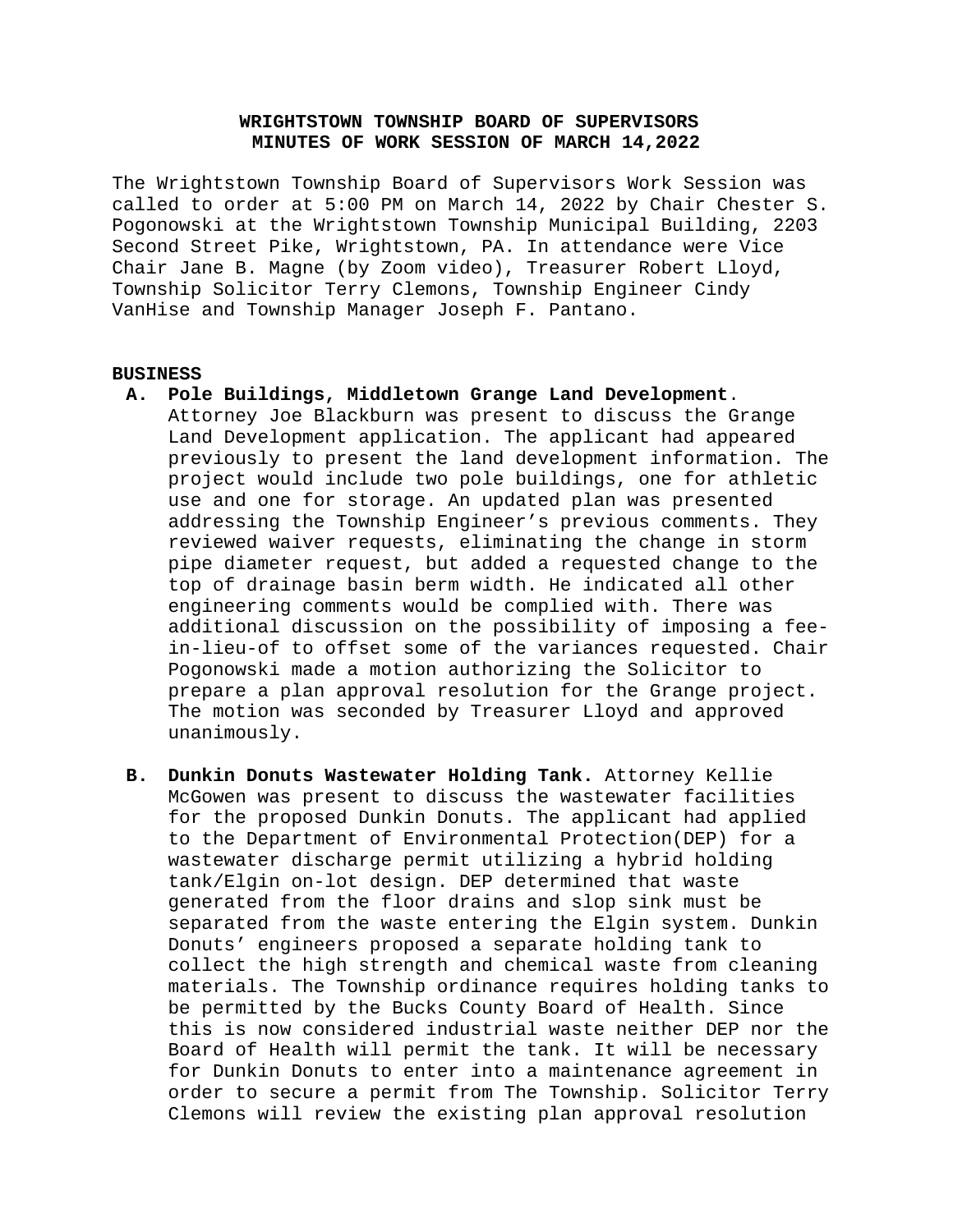for any changes relating to the holding tank requirements and finalize a sewage maintenance agreement for the holding tank.

**C. Agenda of March 7, 2022**. The agenda was reviewed and discussed.

### **SOLICITOR'S REPORT**

There was none.

### **SUPERVISORS' COMMENTS**

Chair Pogonowski announced that there will be a public meeting of the Ordinance Review Committee on March 16, 2022 at 4:00 PM at the Township building.

#### **MANAGER'S REPORT**

- **A. Roofs on Public Works Buildings.** There had been previous discussions on the possible uses of American Rescue Plan Funds. The Township presently has \$162,000 in funding. One of the uses discussed was to replace roofs and gutters at the Public Works site. The project is estimated to cost over \$30,000. Since this work must be done before any additional damage occurs and interior renovations can be completed, it is important to repair the roofs as soon as possible. The project must be competitively bid. The Engineer would prepare specifications for the roof replacements. The Board authorized the Manager to proceed with the project.
- **B. Bucks County Mosquito Control Program.** The Bucks County Department of Health has again requested that the Township participate in their mosquito control program. The County will monitor Township properties (other than Anchor Run Farm) and treat them if it is determined there are signs of mosquito breeding. The Township has worked with the County for many years on this program. The Board authorized the Manager to confirm the Township's participation in the program.
- **C. Township Covid Policy**. New and existing CDC guidelines were discussed. The Manager is preparing a standard Covid policy for Wrightstown. It will be discussed at the March 21 Board meeting.

#### **EXECUTIVE SESSION**

There was no executive session.